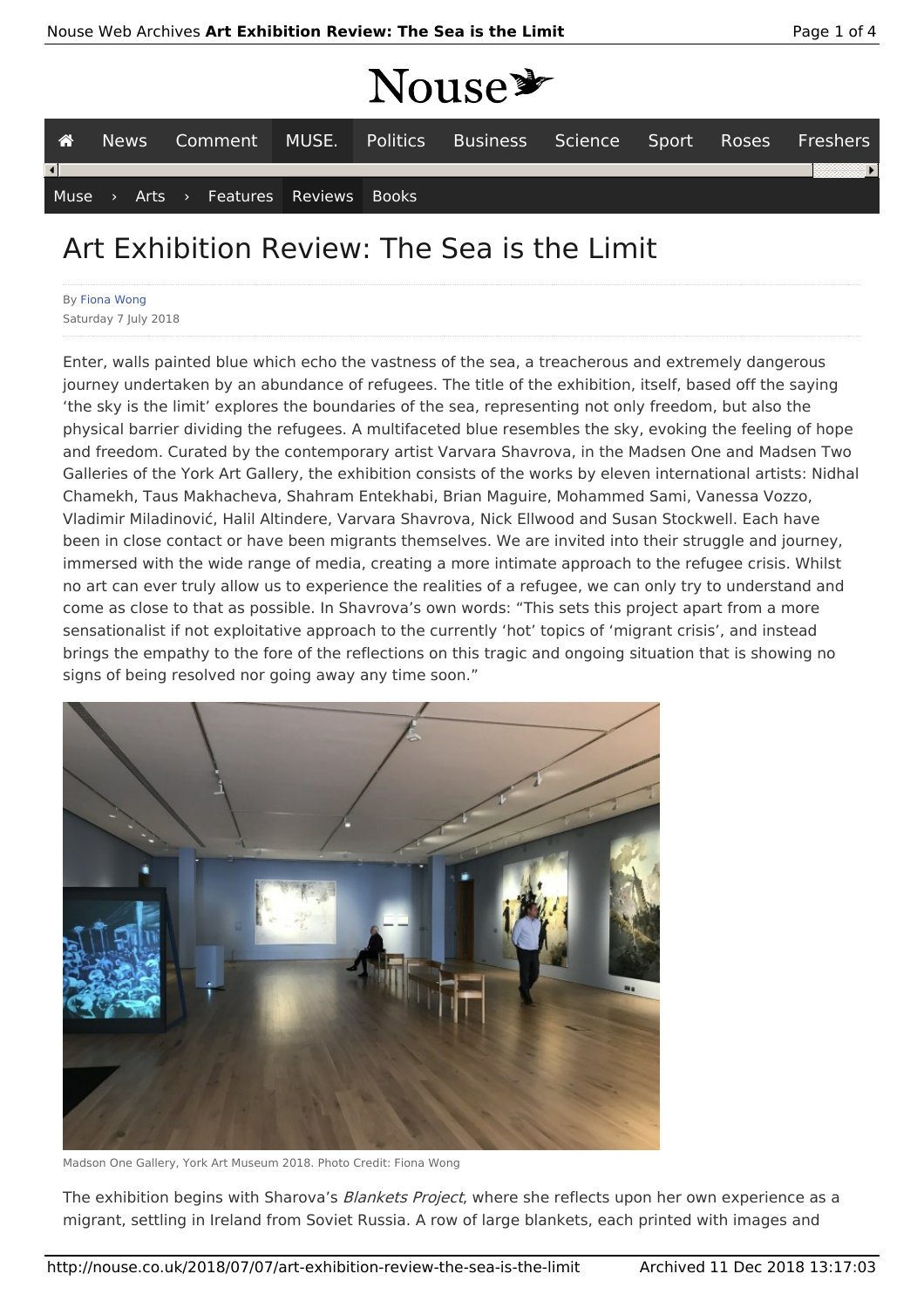## Nouse Web Archives **Art Exhibition Review: The Sea is the Limit** Page 2 of 4

memories from her family albums, are hung up on hooks. Viewers are invited to wrap themselves in a blanket and watch a short film projecting various illustrations depicting scenes encountered by refugees. The blankets fulfil two meanings of warmth: physically, and emotionally; the embrace of a blanket evokes a sense of comfort and safety. It is an association that has been made from a very young age, symbolising protection.

The next room explores the journey at sea, where Vanessa Vozzo's Apenea Project is based off the shipwreck in Lampedusa in 2013, killing over 300 migrants. She uses immersive interactive technology consisting of googles and headphones which take us underwater, encapsulating the fear of the emptiness of the sea. We are left frantically searching for anything to appear, and the question of whether one can make it to safety. Furthermore, photographs of belongings that were found at sea are placed on clean white screens, demanding to be seen, acting as memories and fragments of those involved in the shipwreck. It is a clinical approach, resembling a post-mortem operating theatre. However, we are also reminded of the similarities that can be found between the refugees and ourselves, their belongings were also items that we owned or used. The photograph of a smiling family in a clear plastic protective pouch, and the unfathomable loss of a loved one, serves as a reminder of the loss of individuality behind facts and figures in news reports. This intimate relationship created with death is further explored in Taus Makhacheva's Baida video and performance piece, Baida being an illegal fisher boat that goes far out into the Caspian sea to the extent where it is untraceable. In the case of an emergency, fishermen would tie themselves to pieces of the boat that were floating in hopes that their loved ones would find their corpses, they feared that their loved ones would carry hope of their return more than death itself.



Blankets Project (2016), Varvara Shavrova. Photo Credit: Fiona Wong

Ending on the idea of sending refugees to Mars, a Turkish artist, Halil Altindere provides an ironic response to the refugee crisis with *Space Refugee*. Another installation that uses the new technology of goggles and headphones, where one is fully immersed into another scene. This demonstrates the racist and negative attitudes towards migrants, highlighting the absurd idea that it would be preferred for them to live in space rather than welcoming them in other countries. Despite the feeling of hopelessness resonating with us, we are left seeking solutions – surely more can be done? Surely we can do more?

The Sea is the Limit Exhibition at the York Art Gallery ends on 2 September 2018.

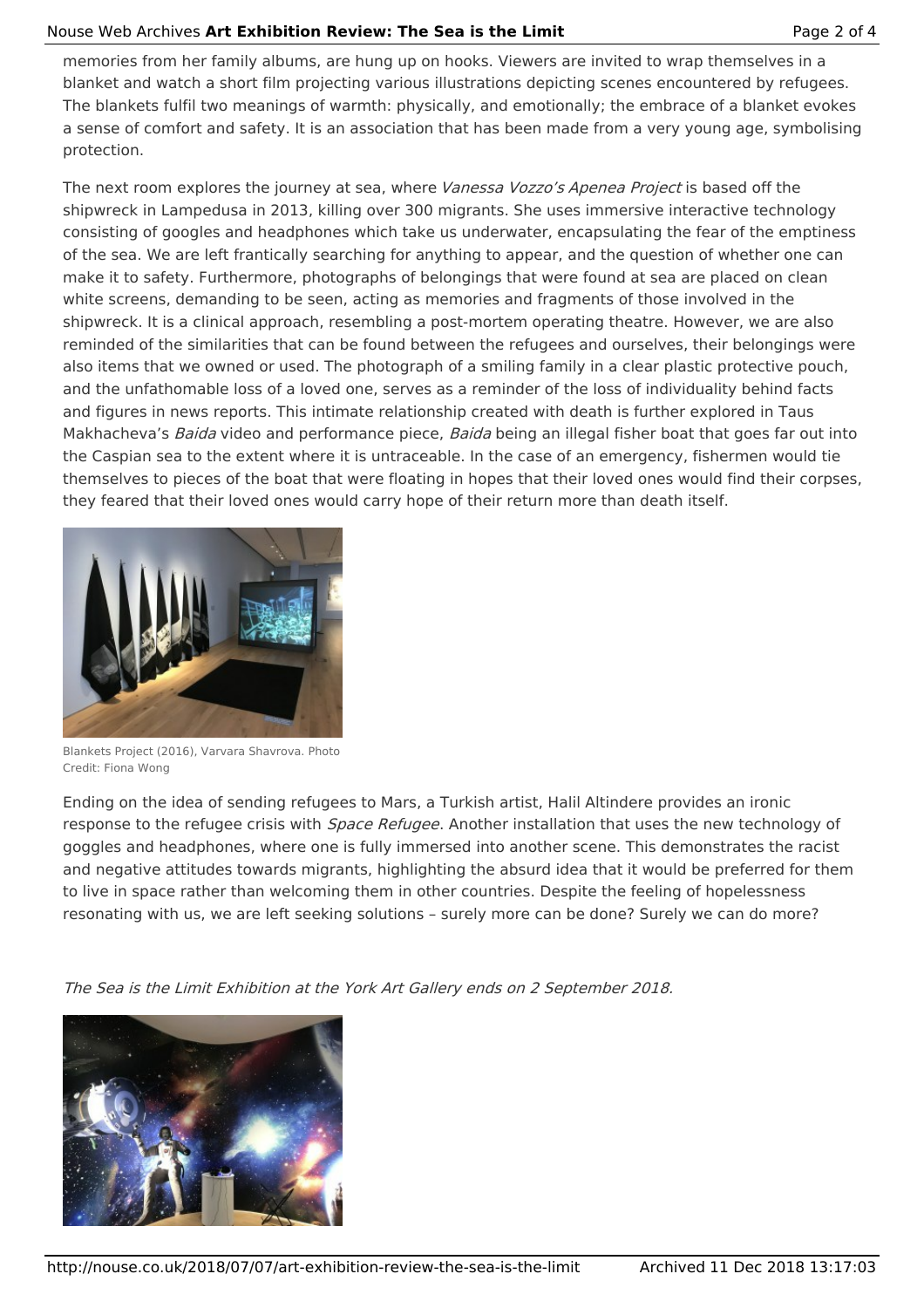## Nouse Web Archives **Art Exhibition Review: The Sea is the Limit** Page 3 of 4

Space Refugee (2016) Halil Altindere. Photo Credit: Fiona Wong

$$
\bullet \bullet \bullet
$$

| Most Read | Discussed                                |  |
|-----------|------------------------------------------|--|
|           | 1. The Movements: The Theatre of Cruelty |  |
|           | 2. Old Favourites: Mary Poppins          |  |
|           | 3. Theatre Review: An Inspector Calls    |  |
|           | 4. Old Favourites: Looking for Alaska    |  |
|           | 5. Theatre Review: Antigone              |  |
|           | 6. Review: After The End                 |  |
|           |                                          |  |
|           | Write for Nouse Arts                     |  |

Get in touch with the editors

Join the Facebook group

| More in Arts                        |
|-------------------------------------|
| <b>Old Favourites: Mary Poppins</b> |
| Old Favourites: Looking for Alaska  |
| <b>Theatre Review: Antigone</b>     |
| <b>Matilda's Turning Thirty</b>     |
| Listen Up: Generation Podcast       |
| A Simple Light in the Dark          |

About Nouse Who's Nouse Website Credits Contact Us Advertising Archives Student Discounts Print Editions Mini-Sites Nouse on Twitter Nouse on Facebook Nouse on Google+